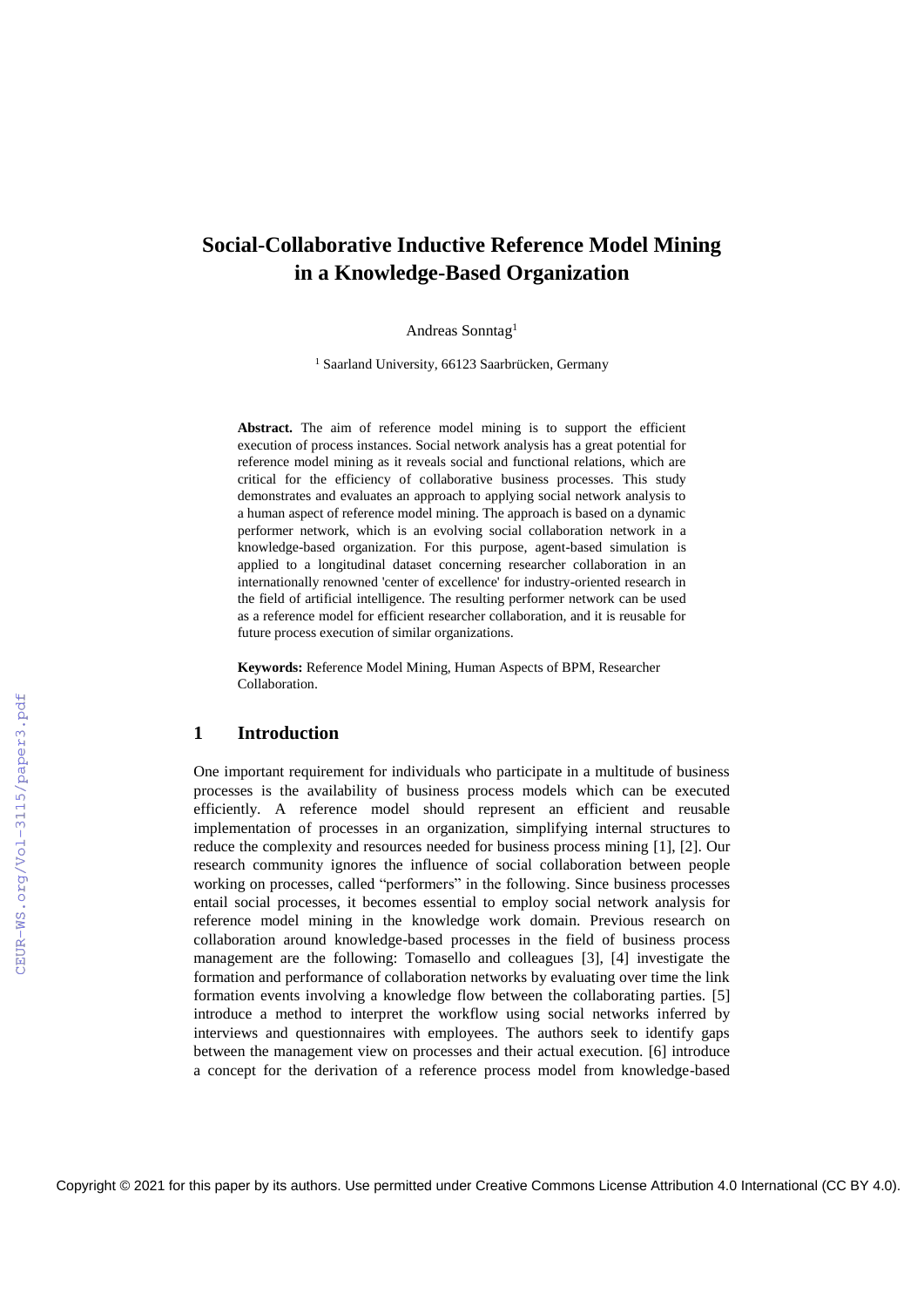process models. Thereby, a performer network with topological success structures, holding for a corpus of given process models denotes a reference process model. [7] introduce the concept of "generated performer networks" for optimizing the efficiency of process models to determine "topological success properties" applying agent-based simulation on a given event-driven process chain.

Originated on the static performer network concept of [6], we introduce a procedure to derive a reference model from a process execution observed in a knowledge-based organization. This reference model consists of a reference social collaboration topology that should be similar to a real organization, independent of an organization-specific performer assignment to process functions. The reference model is able to explain the evolvement of the past organization and to show its re-usability by predicting the organization's future evolvement concerning social collaboration topology and efficiency. The paper is structured as follows: First, we describe fundamental terms and methods, then we explain our approach; this is followed by the evaluation of our concept with the experimental design, its evaluation and the discussion of our findings. Subsequently, a conclusion brings this work to a close.

## <span id="page-1-0"></span>**2 Performer Networks**

Social network analysis (SNA) investigates similar social structures in organizations, especially in the communication behavior between individuals, applying mainly methods of graph analysis [8]. SNA should be applied on aggregated data when increasing the observation scales [9]. In addition, structural network properties are to the fore towards the outcome of the actual human relationships [11]. Hence, the social topology of people has, traditionally, a greater impact on the result of their collaboration than certain aspects of their collaboration such as e-mailing frequency, sympathy or locations. Many SNA theories and studies are based on simplified but plausible and broadly examined social structures, particularly the formation of clusters/groups, the emergence of hierarchy, sparsity and short paths [9], [12]–[15].

A process model (short PM) is represented as an event-driven process chain. This is a directed graph structure, consisting of a set of edges that indicates an order between a set of process functions and operators. Each process function has a label, which is an expression in natural language and describes the action(s) to be done at this point in the process flow. Events and other (meta) information that might be provided is not considered. A performer network (short PN) extends a PM by a social network of collaborating performers. Performers are agents working on process functions with a set of capabilities in a PN. Capabilities for the purposes of this study are simplified as a set of mappings between a process function and a number indicating the extent of being capable/efficient to work at this function. Every mapping in [0;1] is possible, even mappings with nonexistent functions in order to represent ineffective performer/capability combinations. PNs are formalized as social networks which contain performers as nodes having a unique ID, social connections, capabilities and the ability to work at a process function to which he is assigned to; and two kinds of edges: social edges that connect performers and functional edges that connect performers with process functions (*assigned\_nodes*). The other arrows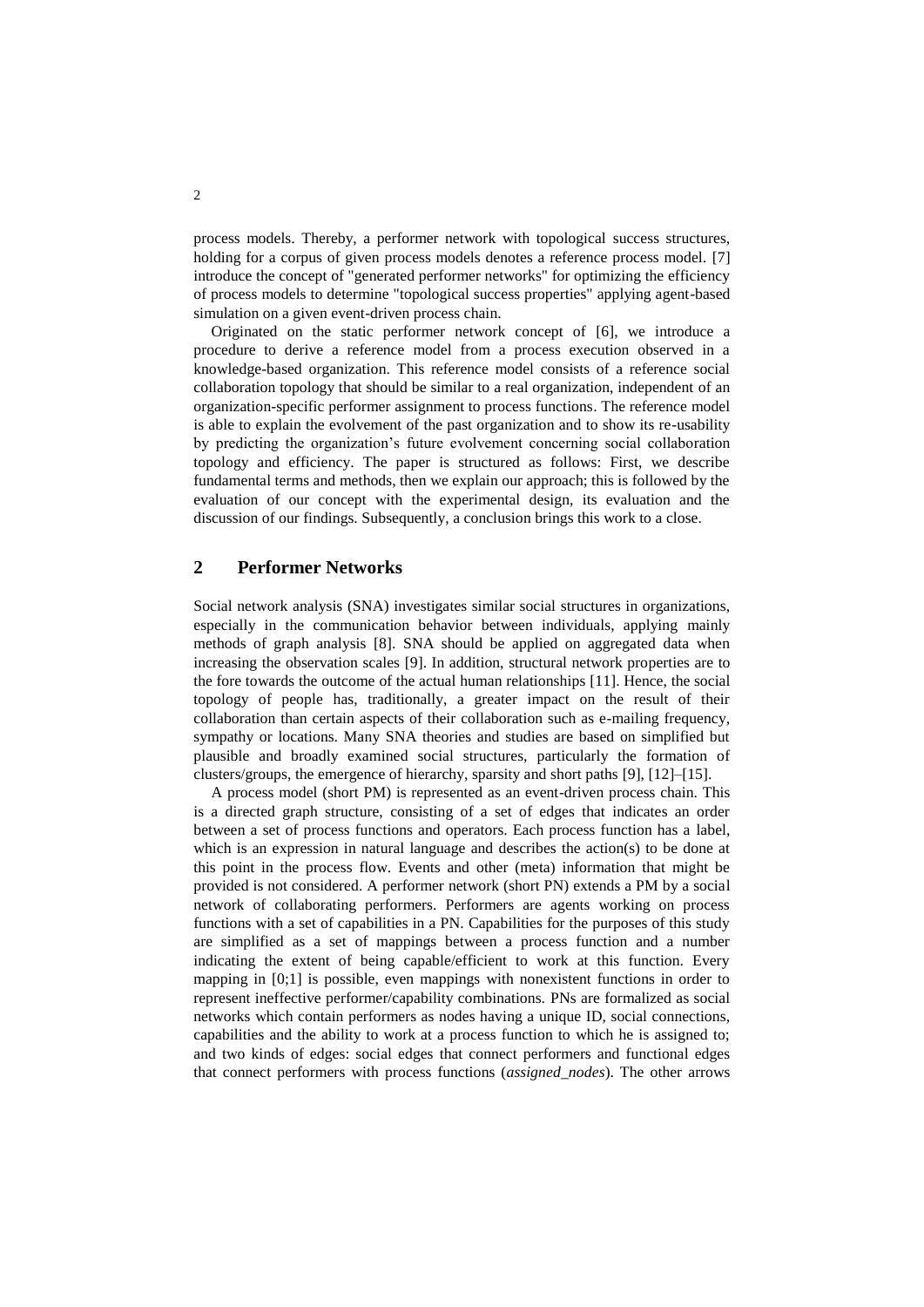are process edges, connecting process nodes. Additional definitions: A path is a sequence of edges that connects two nodes. The degree of a node is the number of directly connected neighbors. The mean degree of a PN is the averaged degree over all performers. The average clustering coefficient is the actual number of edges between an agent's neighbors divided by its possible number, averaged over all performers. A PN's density is defined as  $\frac{2m}{(n(n-1))}$  with *n* the number of performers and *m* the number of social edges in the PN.

[16] see process efficiency as time and money saving potential for the process execution. [16] require, all processes to follow a sequence of tasks over time timepoints. From a resource-oriented perspective, efficiency can be seen as the minimal use of resources for a certain goal. A comparable definition for the efficiency of an organization is summarized by [17], defining the term "organizational effectiveness" as more than a financial profit but also as an efficient work of employees and managers for the outcome of the organization. Social collaboration is a resource in the scope of organizational structure. In the context of process execution in an organization, a goal is the completion of a sequence of tasks that is based on the process design. The time needed for the goal to be reached depends on the coordination of the actors participating in the effort to complete the tasks. Other resources that cannot (inter)act autonomously such as inanimate goods (steel, paper etc.) can be assumed to have a constant influence on the goal achievement as they can only be used and not contribute an effort. This means that only actors can influence their utilization. Actors in turn need collaboration to utilize resources, especially if different resources require different capabilities to deal with them. As an indicator for the impact of hierarchy on a PN, we measure the number of key performers for each year. A key performer is, adopted from the hub definition by [18], defined as an individual with a degree over three standard deviations above the mean degree. Hierarchy is constituted by a very small minority of key performers, standing against a vast majority of performers with a degree around the mean degree. This structure is often observed in real social networks [13].

A formal and quantitative effort/efficiency definition of a PN is introduced and explained in detail by [7] and [6] as an algorithm based on social network analysis and agent-based simulation: The efficiency of a PN can be computed and optimized only in combination with a PM or a set of PMs. Efficiency in this formal context means how little effort the performers need to undertake to complete one or several tasks simulated simultaneously through a given PM. The effort for the performers to complete the tasks is the sum of capabilities needed by the performers to reach the tasks effort function by function following the process control flow. Neighboring performers help each other with half their common capability. PN effort describes the sum of effort for the whole PN to complete all tasks. The efficiency of a PN in combination with a PM, called "PN efficiency", is defined on the basis of [7] as 1- *PNeffort*/(*max\_effort*) with *max\_effort* as the maximal possible PN effort referring to a PN consisting of only one incompetent performer, who has a universal capability of 0.1, assigned to all process functions. The PN efficiency definition punishes a PN with many capable performers. A different definition of efficiency, which we outline as activity intensity, comes from [3], [4] as the number of collaboration events (tasks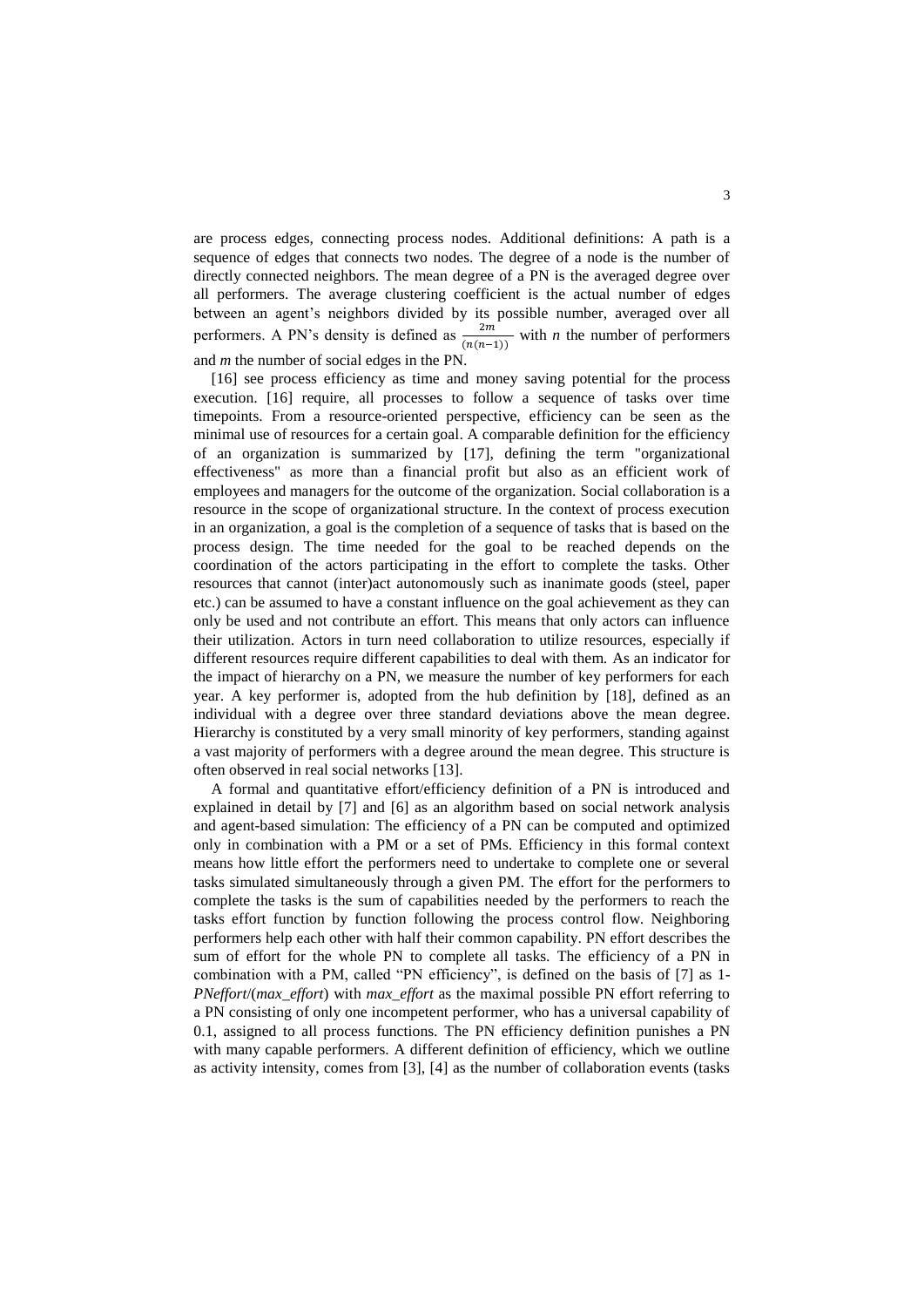in our context) on which an agent worked in a time window in ratio to the total number of collaboration events involving all agents in the network in the same time window, averaged over all agents. Finding an efficient PN around PM(s) requires finding an efficient combination of social topology, functional topology and capability distribution. We establish a social topology using the power cluster network generator by [19] which is an extended version of the Barabasi-Albert model [12] that replicates all of the plausible social structures mentionned above. This network generator was tested by [7] to be very effective for generating efficient PNs around a variety of process models.

## <span id="page-3-0"></span>**3 Approach**

Our goal is to optimize the efficiency of the social collaboration topology, measured by means of PN efficiency [7], to let a set of performers collaborate to accomplish all pregiven tasks over a period of time. Our approach is based on agent-based simulation [20] and social network analysis [21], [22]. For the subsequent experimental design, we make the following assumptions for the approach, which are also limitations:

- 1. All performers work 100 percent on all of their tasks. They have a constant minimal competence for other tasks.
- 2. An organization is reduced to performers, tasks, social- and functional assignments.
- 3. All tasks follow the same process model; the model topology implies serial and parallel work.
- 4. All tasks have the same effort of 1.0, simulated or not.
- 5. An organization grows at a linear pace in terms of number of tasks and performers.
- 6. The efficiency of social collaboration is measured with activity intensity [4] and PN efficiency [7].

7. Time periods are discrete and equidistant, independent of the exact effort needed.

Algorithm 1. Simulates a Timeline of Performer Networks (*PNT[t : timepoint]*) to Fulfill a Given Set of Tasks

With *simulateTimeline*(*initial*\_*Pnumber,tasks*) the evolvement of the social links between the performers, the distribution of their capabilities and process assignments are simulated. *initial*\_*Pnumber* is the number of performers in *initial*\_*timepoint*. *tasks*  is a set of tasks where a task is a process instance or, in other words, one complete execution of a process model. As many performers are created as in the observed organization at *initial*\_*timepoint*. The tasks to do here are those that were done by the observed organization at *initial*\_*timepoint (tasks[1988])*. The procedure of simulating the evolvement of social edges is based on the extension of the BA model by [19].

Now, the particular tasks are simulated through the generated PN following the approach of [7]. Therefore nesesary capabilities are distributed over the performers (*distributeCapabilities*). Every performer's capability for a process function is normal distributed with  $N(0.5,1)$  and constrained co-domain to [0;1]. This gives every performer a chance of 65.5 percent to be more competent than the minimum competence of 10 percent. The assumption here is that every employee has always a minimal knowledge of all process functions. Thus, the flexibility of employees in organizations to substitute other colleagues is taken into account. Next, the performers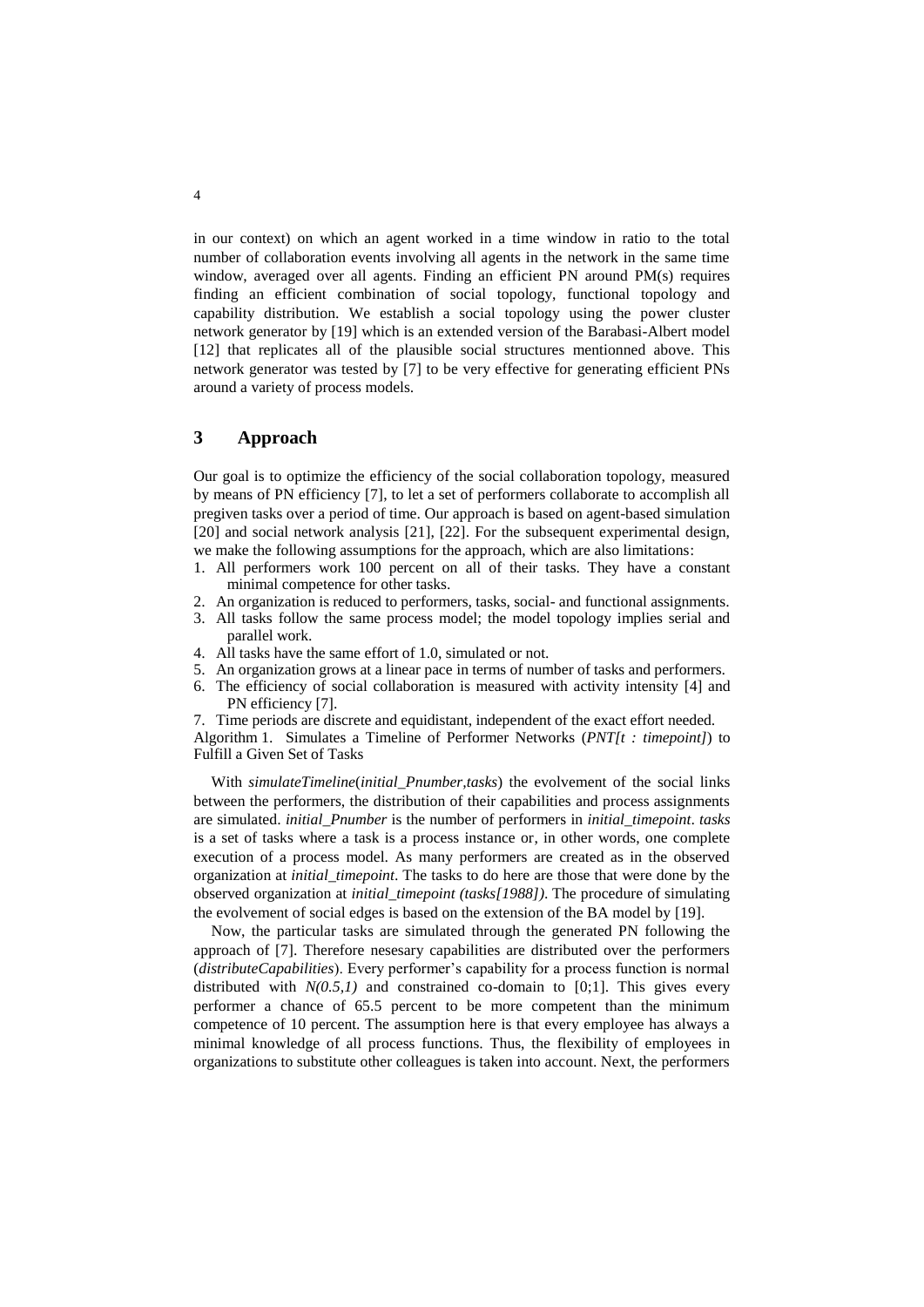are assigned to the process functions (*assignPerformers*). Thus, a performer can pick his process assignment according to his best capability and other assignments with the probability proportional to the extent of the corresponding capability. With *distributeTasks*(*tasks*, *performers*), now the tasks are uniformly distributed over the performers, so that each task is assigned to ||  $|performs|$ performers. Then, *optimizeEfficiency* determines and optimizes/minimizes the PN effort of the PN at that time point with the implementation of [7] and [6]. The optimization reestablishes the social edges by tuning the network generation parameters from [19]. In the next step, the algorithm continues with the next time point  $(inital_time point + 1)$  in which a new performer network is generated.

## **4 Experimental Design**

We implemented our approach into a Java-based research prototype. The hardware configuration for the execution of the evaluation scenario comprises 64 AMD Opteron(TM) 6272 processors @ 1.40GHz and 16GB of RAM. As an evaluation scenario, we employ all scientific publications of the German Research Center for Artificial Intelligence from its foundation with 12 authors in 1988 until 31.12.2017. The organization is the biggest research center in the area of artificial intelligence worldwide, both in terms of number of employees and of external funds; it belongs to Germany's prestigious "Centers of Excellence". According to the most recent data, it has 480 highly qualified researchers and 376 graduate students from more than 60 countries; they are working on 180 research projects. Many of those research projects, which produced a total of 7520 scientific publications, written by a total of 6704 authors, are co-operations with industry.



**Fig. 1.** Process Model for Research Publication

The number of publications rose from 8 in 1988 to 370 in 2017, with an annual average increase of 12.48 (standard deviation: 41.82). The PM in figure 1 describes the minimal requirements for the typical publishing research papers process which are explicitly documented in the organization. Only authors are performers. Each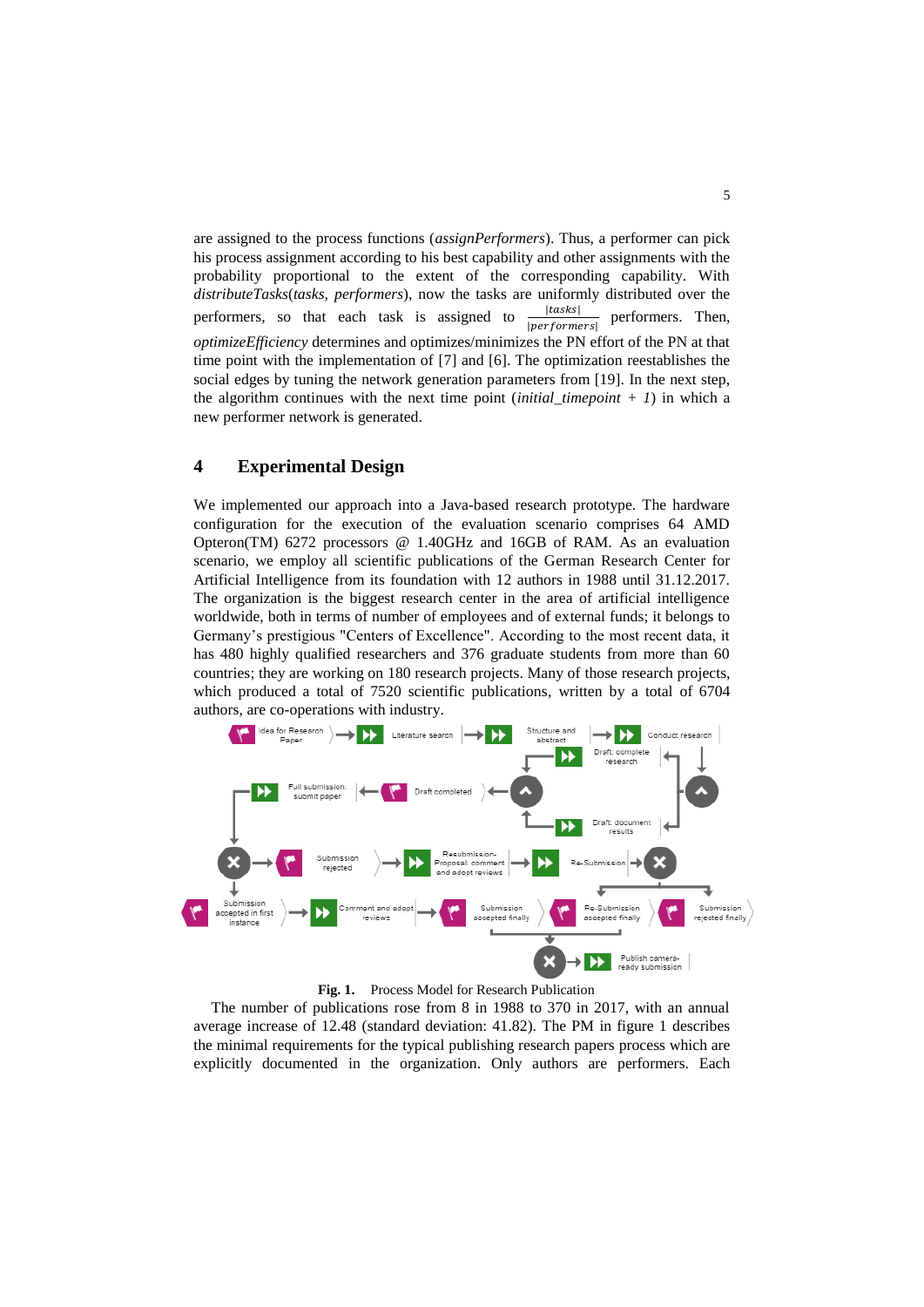publication is a task for the performers to fulfill. With *simulateTimeline*(12*,tasks*), for each publication, a PN is derived from the present co-authorship data (not with the social network generator) consisting of the authors involved and the year of publication. The set *tasks* corresponds to all 6904 publications mentionned above. The first PN has 12 performers as there were 12 authors in 1988. For each year, performers are connected if they are co-authors. As a result, we have a timeline of PNs consisting of one PN of all co-authorships for each year. In the following, this timeline is called "observed PNT". *simulateTimeline*(12*,tasks*) is also executed in the same parameterization but with generating the social edges. The result is referred to as reference PNT. To pronounce the design implication again, both PNTs are simulated with *simulateTimeline*, each with the same assumptions.

In order to validate, the results of our experimental evaluation scenario must be reproducible (reliability), must explain the model quality (internal validity) and must produce a result that is generalizable/transferable (ecological validity) [23]. The reliability is reached by test-retest, the repetition of all PN efficiency simulations within the approach. The model quality is quantified by the statistical effect between the starting parameters and the model parameter evolvement. For proofing the generalizability of the approach, the significant correlation between both efficiency measures (see section [2\)](#page-1-0) of the observed PNT and the generated reference PNT has to be shown. We also predict the organization's future evolvement by the same procedure as the reference PNT is developed. For the prediction, the observed PNT from 2010 until 2017 forms the basis for the reference PNT to be evolved from. The prediction is limited to 2022 as our memory capacity is reached at this point of computation effort.

## **5 Evaluation**

The scenario described above yields two simulation results, observed- and the reference PNT, both covering the timespan in which the evolved organization existed. As stated in section [1,](#page--1-0) we want to explain the evolvement of efficiency in the observed organization with a reference PNT, generated by the simulation described in section [3.](#page-3-0) Figure 2 compares activity intensity, PN effort and PN efficiency between reference (ref) and observed (obs) PNT over time. Topological properties (average clustering, density and mean degree) between reference and observed PNT are also compared. The average slopes of all efficiency values and the topological properties have, over all years, the same sign. The PN effort for the task execution correlates with the number of tasks over time ( $r = 0.97$ ,  $p < 0.01$ ) for both PNTs. The PN effort increases for both PNTs but is much greater for the observed PNT. In the observed PNT, density and PN efficiency correlate with  $r = -0.99$  ( $p < 0.01$ ). This correlation for the reference PNT amounts to  $r = -0.91$  ( $p < 0.01$ ). The correlation between activity intensity and PN efficiency in the observed PNT amounts to  $r = 0.49$  ( $p <$ 0.01). The same correlation for the reference PNT amounts to  $r = 0.35$  ( $p < 0.05$ ). The independence of the PN efficiency from individual time windows has to be ensured because we want to show that the efficiency of performer collaboration depends on the social collaboration structure and not on the arrangement of single time windows.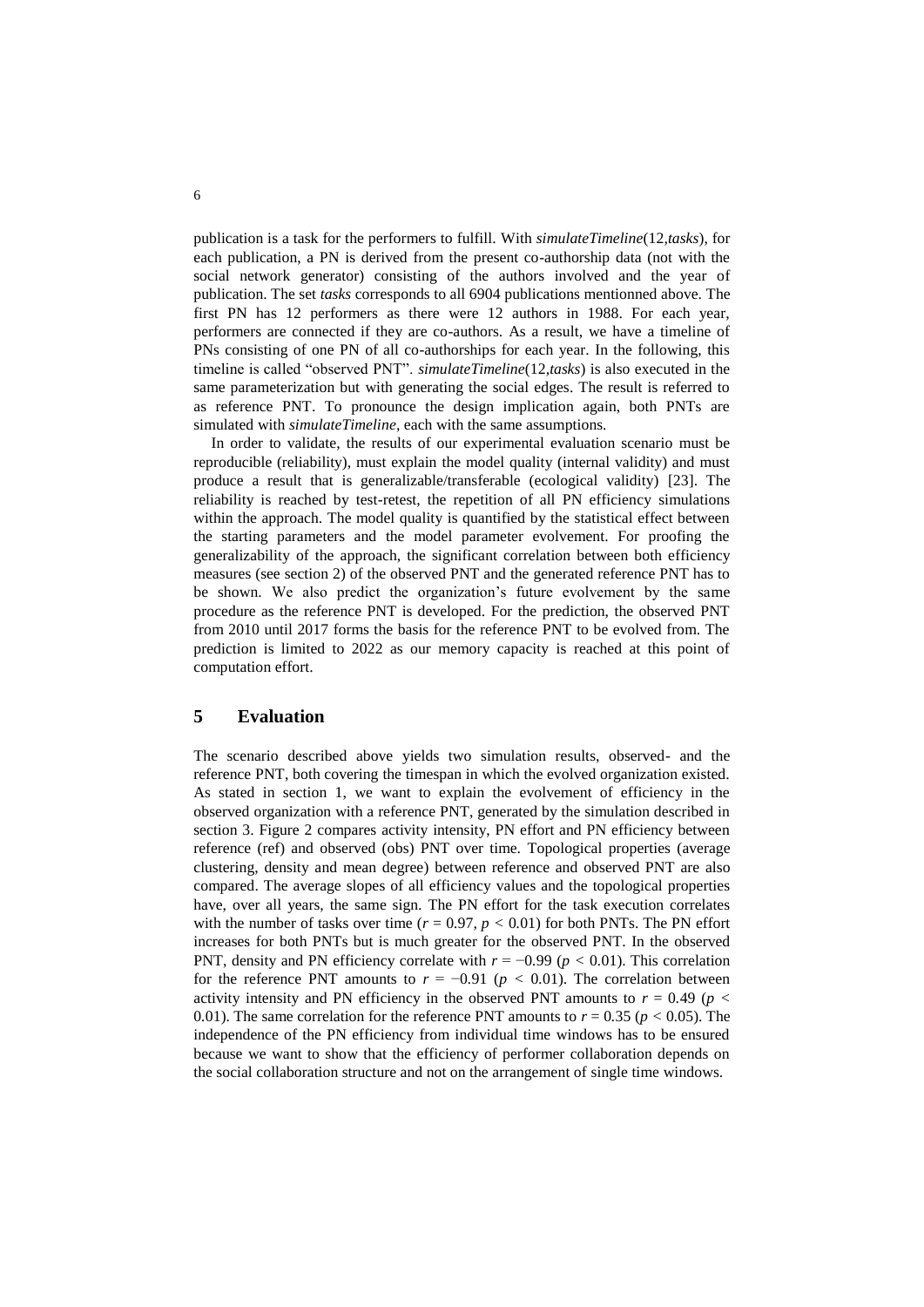

**Fig. 2.** Reference (ref) vs Observed (obs) Performer Network Timeline with Fit Line

Therefore, we tested hypothesis that the mean of all PN efficiency values for each time point is significantly different to the rolling mean over all possible time windows of a 3-years width. The hypothesis was rejected with  $p < 0.05$ . The number of key performers evolve almost linearly over time in the observed and the reference PNT. On average per year, the number of key performers grows by 0.21 (standard deviation: 9.6) in the observed PNT. In the reference PNT, 0.1 key performers supervene as a mean (standard deviation: 1.74). The more tasks are to be done, the more key performers appear in both PNTs. For both PNTs, the following variables have an impact on the number of key performers (in descending order): tasks, PN effort, activity intensity. All influences are strongly positive  $r > 0.7$  ( $p < 0.05$ ). The PN efficiency has no significant influence of  $r = 0.25$  ( $p < 0.1$ ) on the number of key performers for the observed and the reference PNT. This insignificance is caused by the PN efficiency to suddenly and over-linearly increasing with more than 2 key performers.

We predict the organization's future evolvement from 2010 until 2022 and compare it to the observed evolvement in the same time window. The observed PN efficiency stays almost constant at 0.9999 between 2010 and 2017. Our predicted PNT becomes 0.0003 percent more efficient over time. The activity intensity increases linearly over time for the observed and the predicted PNTs. The absolute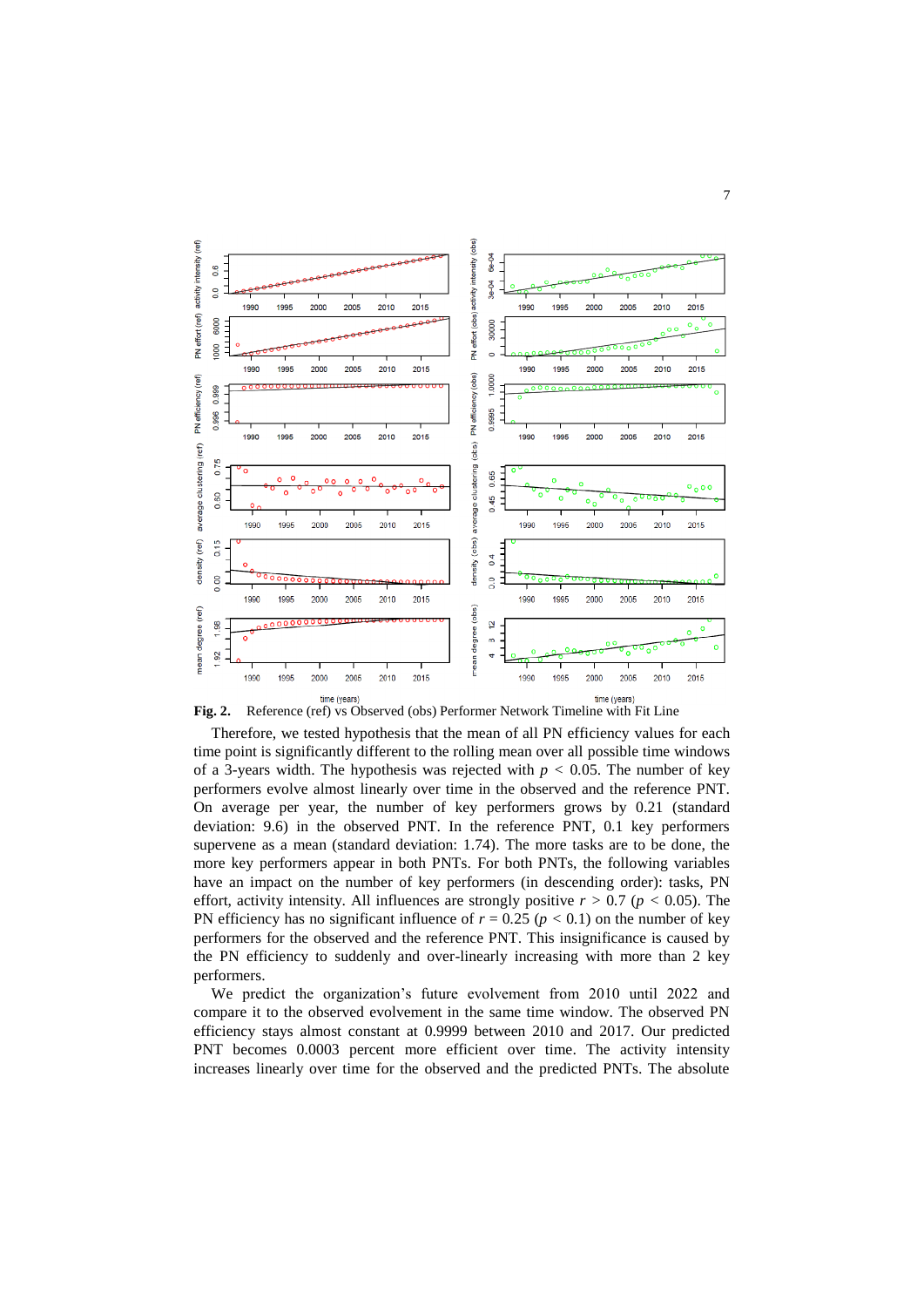values however are different. In our prediction, the activity intensity is always greater than 0.93, whereas the observed activity intensity lies between 0.0003 and 0.0007. The PN effort decreases from 6384 to 4905 in our prediction. In the observed PNT, the PN effort ranges from 25096 to 36756. The average clustering coefficient in the predicted PNT is on average 123 percent higher than in the observed PNT between 2010 and 2017. Density is falling from 0.0061 to 0.0057 in the predicted PNT and increasing from 0.02 to 0.03 in the observed PNT. The average mean degree increases by 0.002 percent for the predicted PNT and 33 percent for the observed PNT.

## **6 Discussion**

Activity intensity and effort increase almost linearly for the observed and reference PNT which means that the reference PNT reaches, for each point in time, an equal or even higher efficiency reached by a lower effort than the observed PNT. All topology parameters, as they are plotted in figure 2, indicate the same slope over time for the observed and reference PNT. The mean degree for the observed PNT increases linearly over time while its reference counterpart reaches its maximum already after 10 years. For both PNTs, the density decreases over time and correlates with the increasing PN efficiency. The density in the observed PNT is much greater than in the reference PNT for all time points while the density within the observed clusters is much higher than in the reference clusters. The reference PNs have sparse clusters, which are but densely inter-connected. Because of the significant correlation between density and PN efficiency, the density of inter-connection between clusters drives the collaboration efficiency, more than the intra-connectivity of teams. The significant correlation between activity intensity and PN efficiency speaks for the generalizability of our approach as both efficiency measures indicate an increase of effective collaboration effort. That means, processes in a knowledge-based organization can be modelled efficiently based on the connection of social and functional reference topologies found by this approach.We predict the organization's future evolvement until 2022. The positive evolvement of activity intensity and PN efficiency over time indicates the evolvement of an efficient social topology around the publication process based on the observed PN in 2017. During the same period, the PN effort decreases in the predicted PNT, in contrast to the observed PNT.

Our explanation for this contrast is the PNs in the predicted PNT to have much more social edges between clusters than the observed organization has. Meanwhile, in the observed organization, on average, more key performers appear than in our reference PNT. That implies the observed performers reached their tasks with a similar efficiency but with more PN effort and more densely connected key performers. Our reference PNT, including the predicted PNT, reaches a smaller PN effort by more social edges between clusters. That way, less collaboration effort respectively fewer social edges are needed between the performers at a common process function to be efficient. The key performers seem to play an important role in the organization's collaboration coordination. Most key performers are managers, for example research group leaders, which means that the team-overarching cooperation between managers is a critical structure for efficiency. This means, that the social link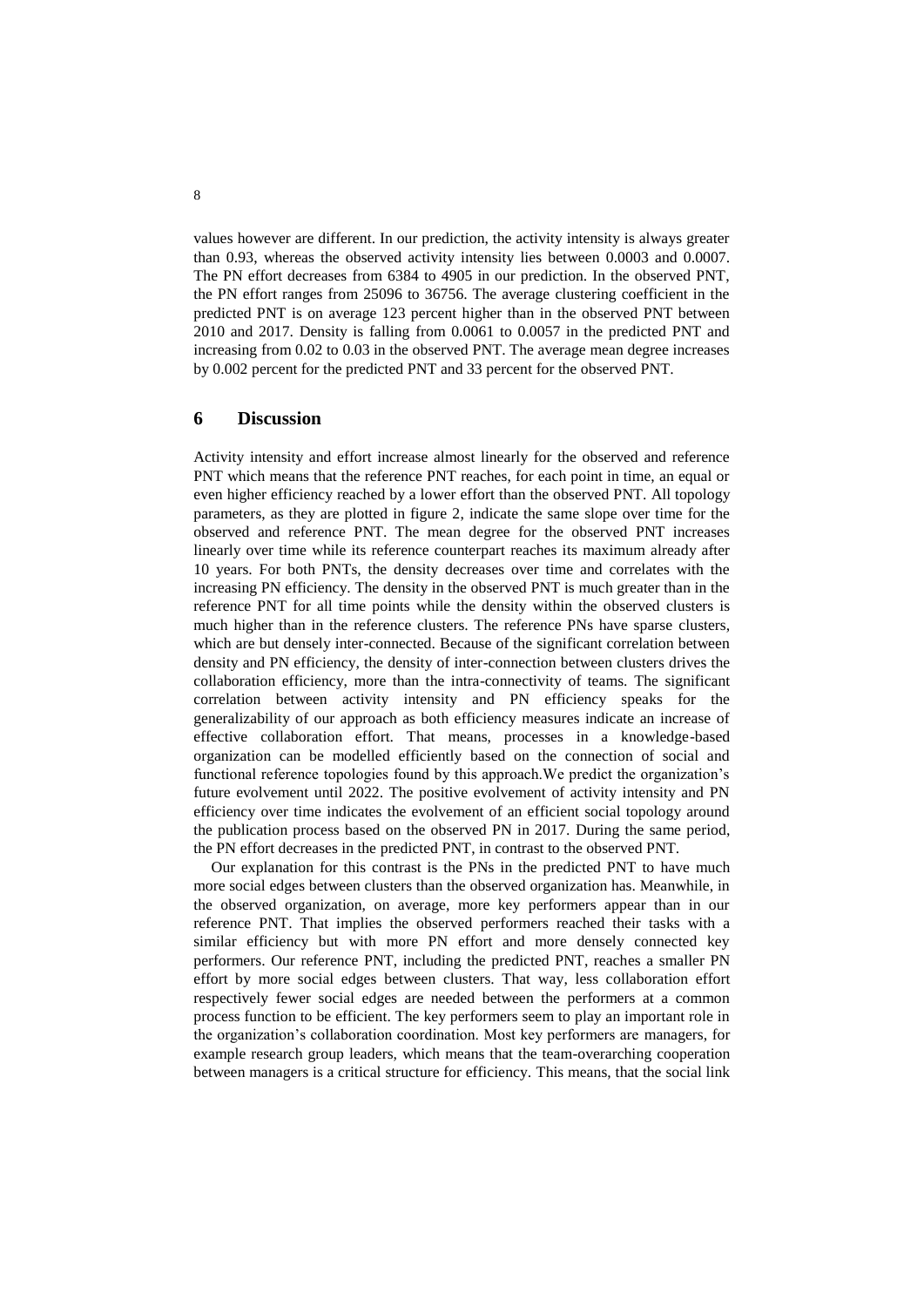generation from our PNT simulation procedure (see algorithm 1) can be used to reproduce an efficient collaboration topology in an evolving knowledge-work organization. Our PN simulation can thus be seen as a reference for the efficient placement of personal around a process to be executed in an evolving organization. Translated into a recommendation for modelling efficient collaboration, a performer network should attract more team members around managers and become less dense over time. This evolvement is supposed to lower the costs for social communication by shorting paths in a growing organization.

Our assumptions for the PN efficiency simulation, the simplification of the coauthorship process and the constrained generalizability of the co-authorship towards knowledge-based business processes in general entail limitations of our PN model and our findings. The social environment of the authors, their resource/knowledge allocation and transfer are not taken into account. In addition, our approach has no explicit time limit for the end of the PNT. This means that the simulated organization can take a longer or a shorter time to complete all given tasks.

### **7 Conclusion**

In this paper, the performer network concept of [7] is applied on a set of tasks executed by real collaborative knowledge workers in order to generate a dynamic performer network that completes the given tasks efficiently. By the comparison of the performer network efficiency to a different measure of collaboration efficiency, the activity intensity [4], topology structures of collaboration, similar to the observed over time, were replicated. We tend to regard the performer networks replicating this topology as generalizable references, which may be used by practitioners as guidelines for inferring efficient performer networks around process models of other knowledge working organizations. Furthermore, our approach can quantify the tradeoff between team size vs density vs hierarchy vs efficiency-critical social links for the (re)design of processes in such organizations. In particular, this includes the practical issue of determining the number and position of team/division leaders and knowledge/information transfer hubs necessary for a certain process. Applying our "reference topology", this issue can be resolved before the process is even established. Thus, the risks and costs for the process execution become more transparent and controllable.

In future work, we aim to compare our results to further real-world performer networks by using a larger and more diverse data set such as evaluating event logs of the execution of business processes. In particular, we want to understand how exactly process model topologies affect the performance of the assigned performers.

### **References**

1. vom Brocke, J.: Design principles for reference modelling: Reusing information models by means of aggregation, specialisation, instantiation and analogy. In: Innovations in